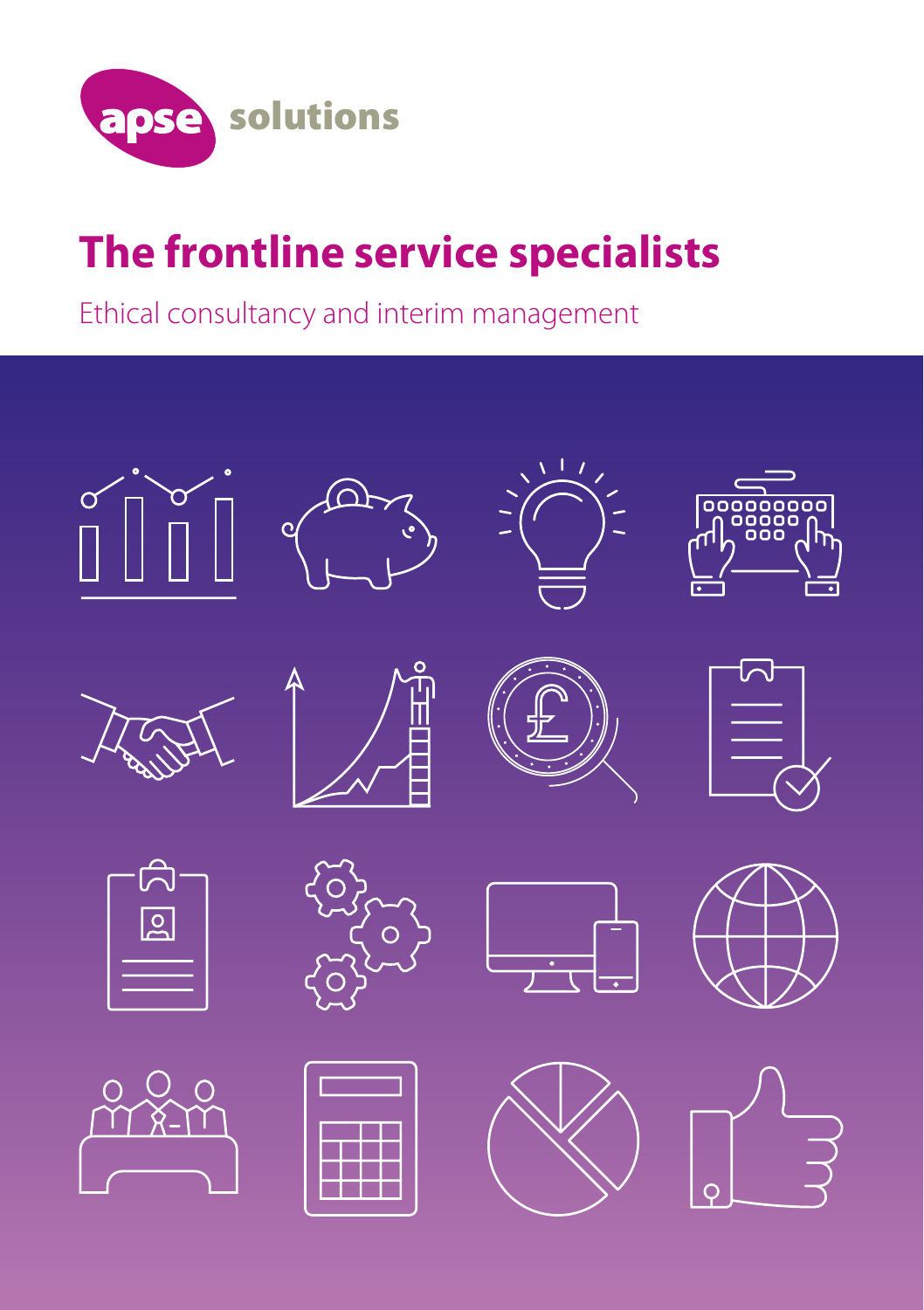

# Welcome to APSE Solutions

Launched in 2000, APSE Solutions has been providing high-quality consultancy and interim management services to local authorities across the UK for two decades.

Complemented by a network of carefully selected associates and by APSE's own benchmarking data, APSE Solutions offers ethical and practical support in all aspects of local government service delivery, performance, and cost reduction.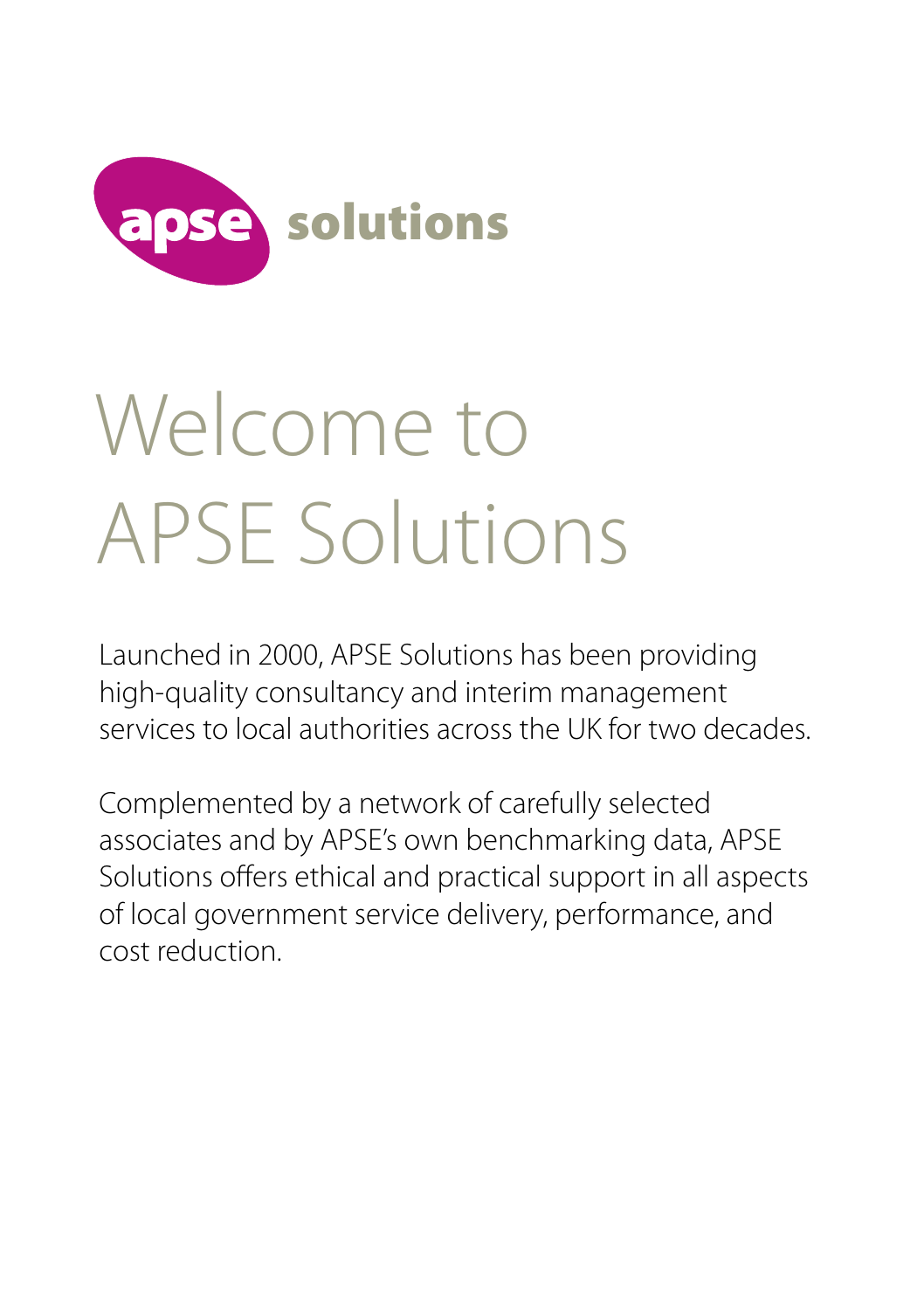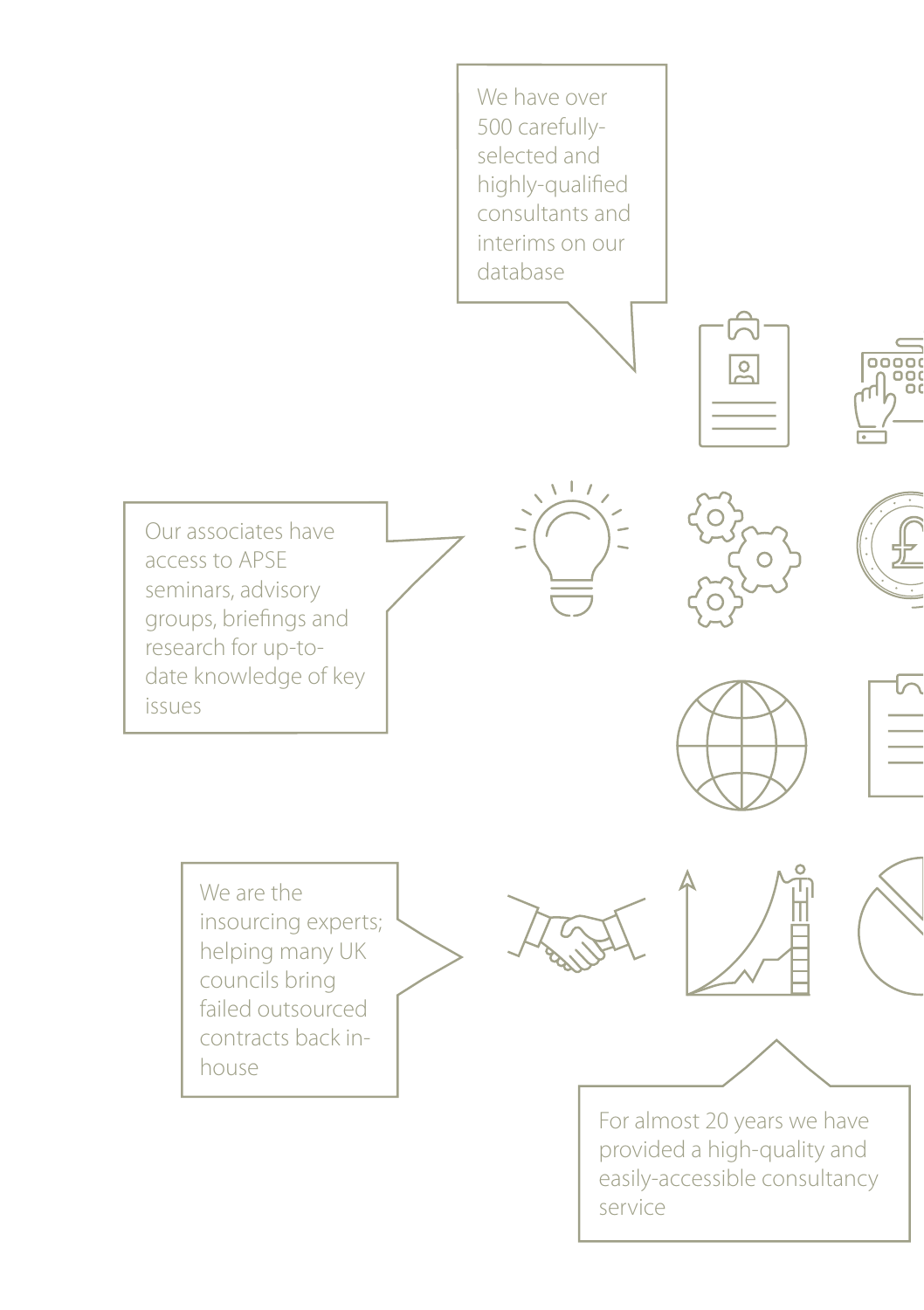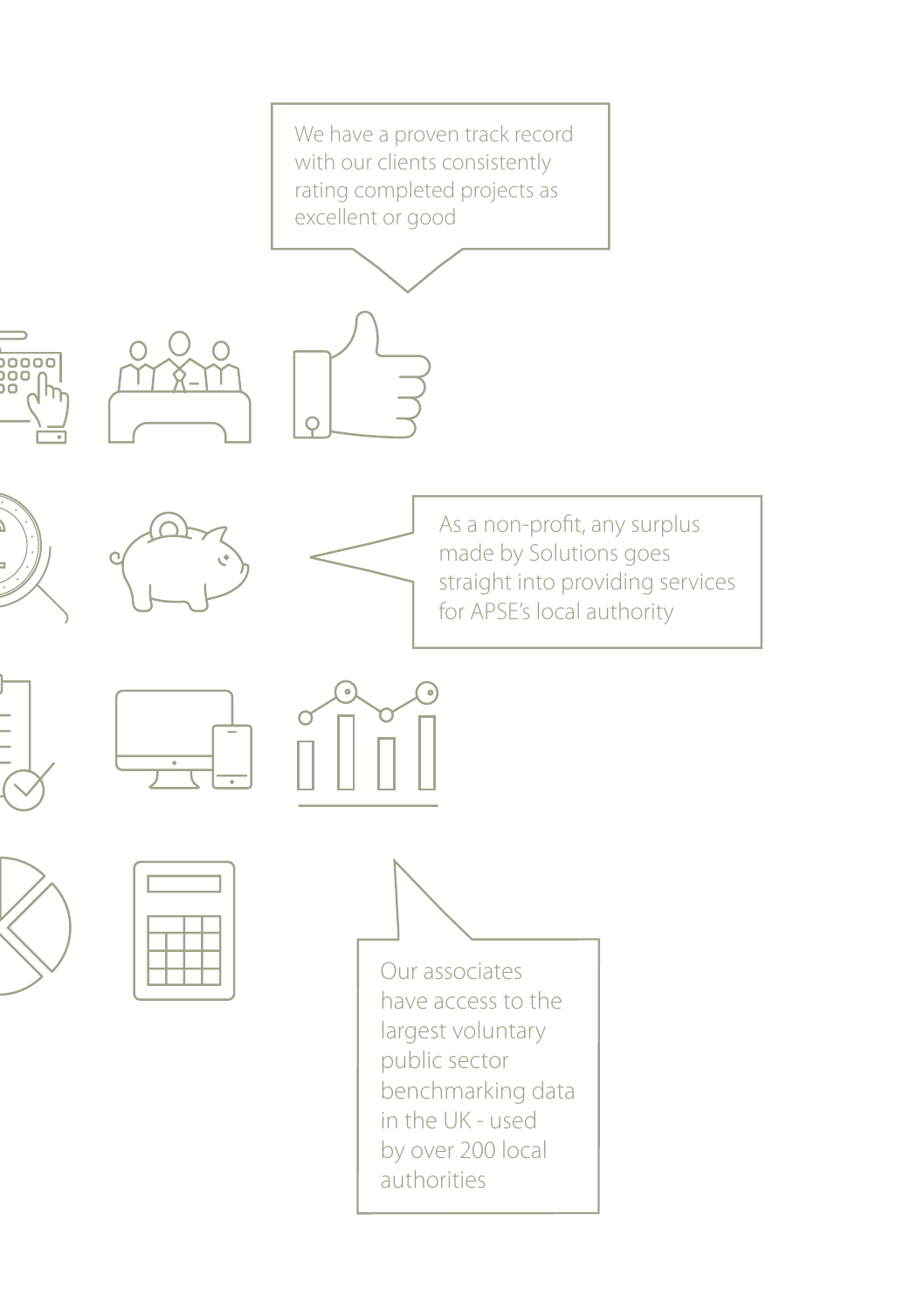### About APSE

The Association for Public Service Excellence (APSE) plays a unique role in local government.

Working with over 300 councils across the UK, we strive to create a positive role for local authorities in delivering high-quality, effective and efficient public services. APSE provides a unified national voice for our members whilst offering opportunities – though training courses, seminars, benchmarking, briefings and research - for councils to share best practice and develop strong and sustainable frontline services.

As a not-for-profit organisation owned by our members, all surplus generated by APSE is reinvested into the services for the benefit of our local authority members.

We are here to help local authorities, and we do everything in our power to help them achieve the excellence that the public expect.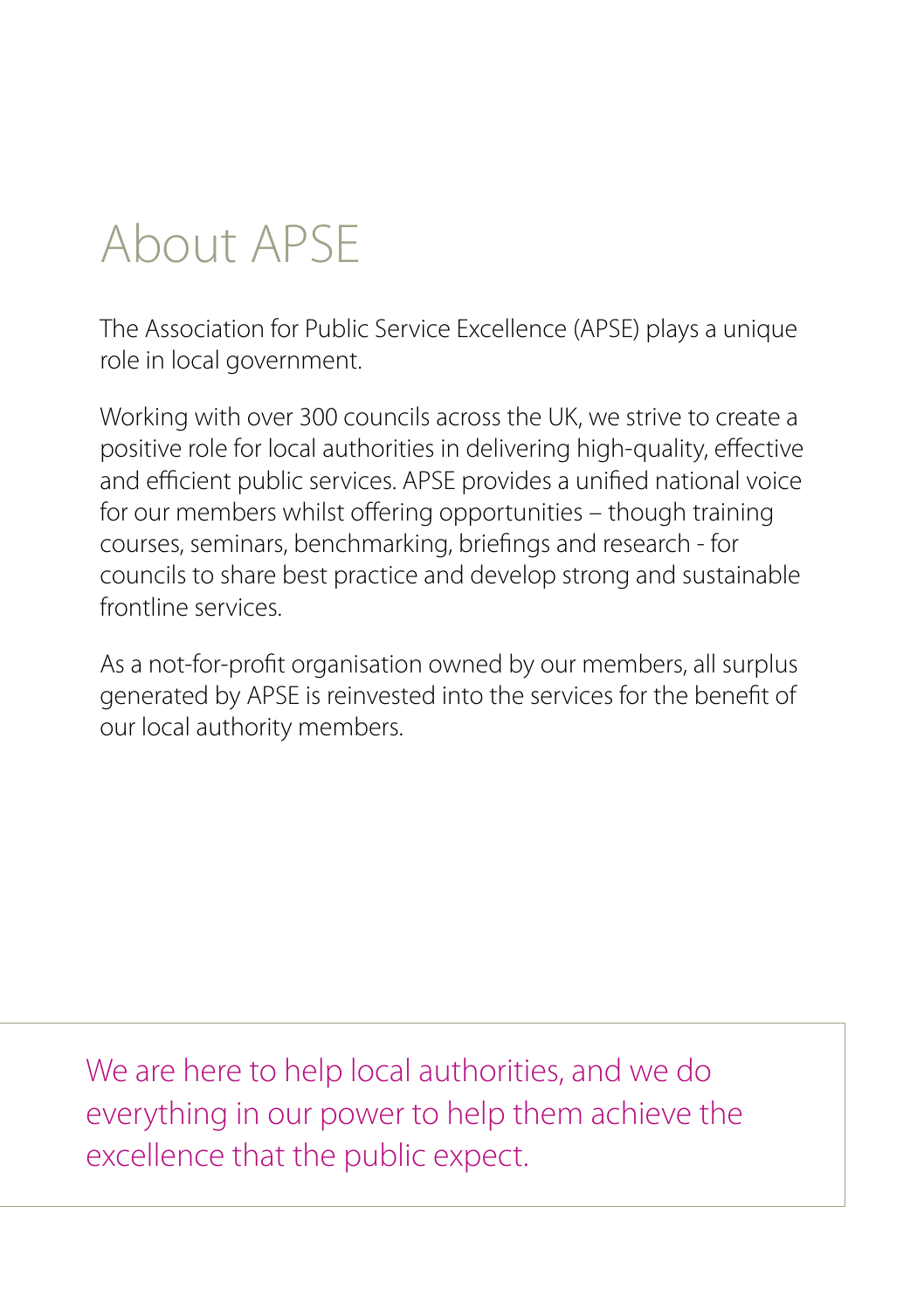### APSE Solutions

APSE Solutions is part of the APSE family and offers unrivalled expertise in public service management. Our experienced in-house consultancy team and our wide network of associates combine firsthand knowledge of the challenges facing local government with the objectivity of a fresh pair of eyes.

We provide a consultancy and interim management service across a range of key frontline services:

| Refuse Collection and Waste Management  | Street Cleansing                     |
|-----------------------------------------|--------------------------------------|
| Roads, Highways and Winter Maintenance  | Transport                            |
| Parks and Horticultural Services        | <b>Education Catering</b>            |
| <b>Building Repairs and Maintenance</b> | Facilities Management                |
| Cemeteries and Crematoria               | Sport, Leisure and Cultural Services |
| Housing                                 | Social Care                          |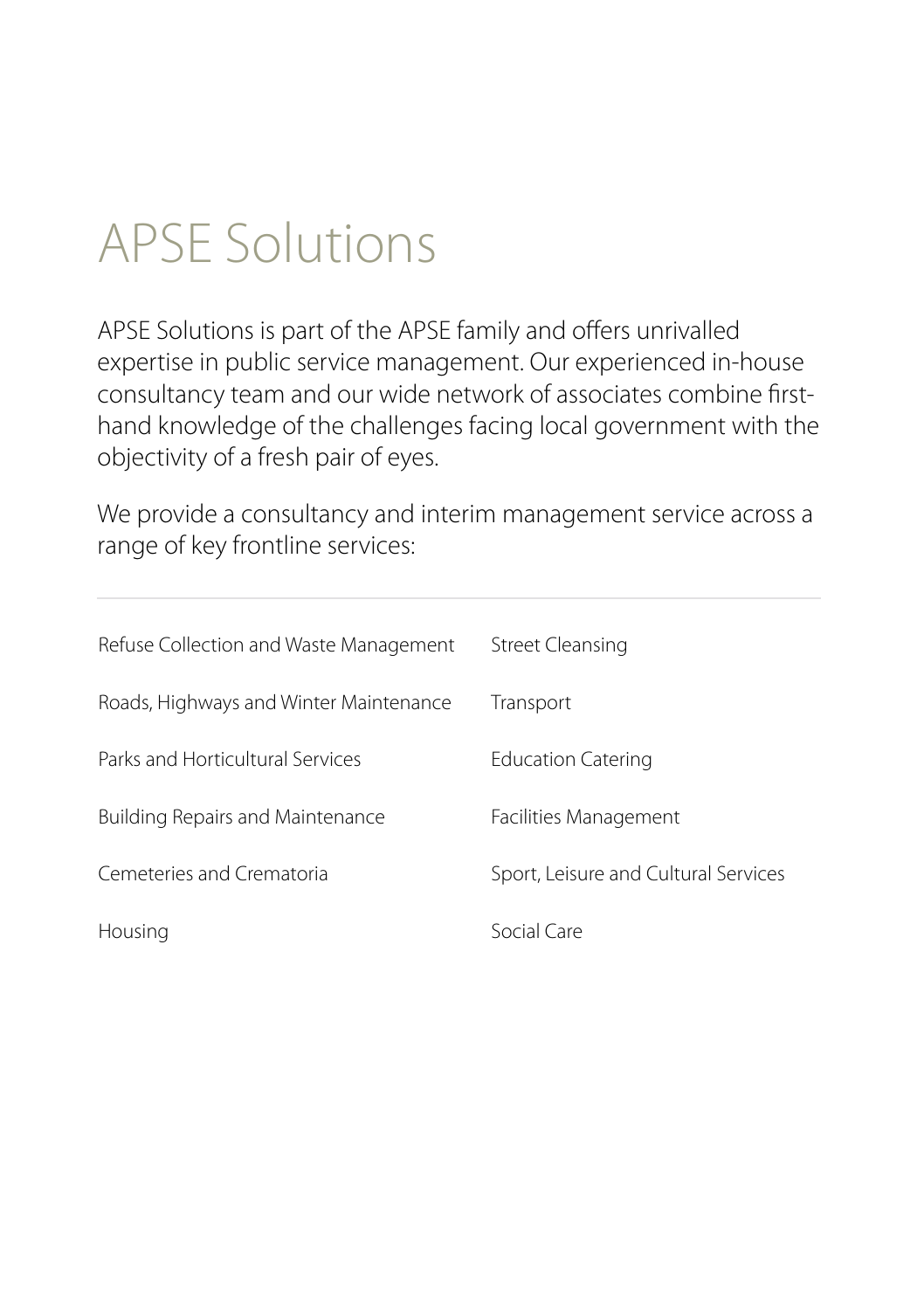### What solutions do we offer?

| Consultancy                  | Underground Refuse Systems |
|------------------------------|----------------------------|
| Benchmarking                 | Interim Management         |
| Health Check                 | Demand Management          |
| Diagnostic Review            | Surveys                    |
| Commercial Income Generation | Procurement Advice         |
| Service Transformation       | Critical Friend            |
| Contract Management          | Insourcing                 |
| Benchmarking Analysis        | Service Reviews            |

"APSE Solutions responded exceptionally well to our requirements, they are obviously very experienced and have provided the outcomes we were hoping for."

- Sheffield City Council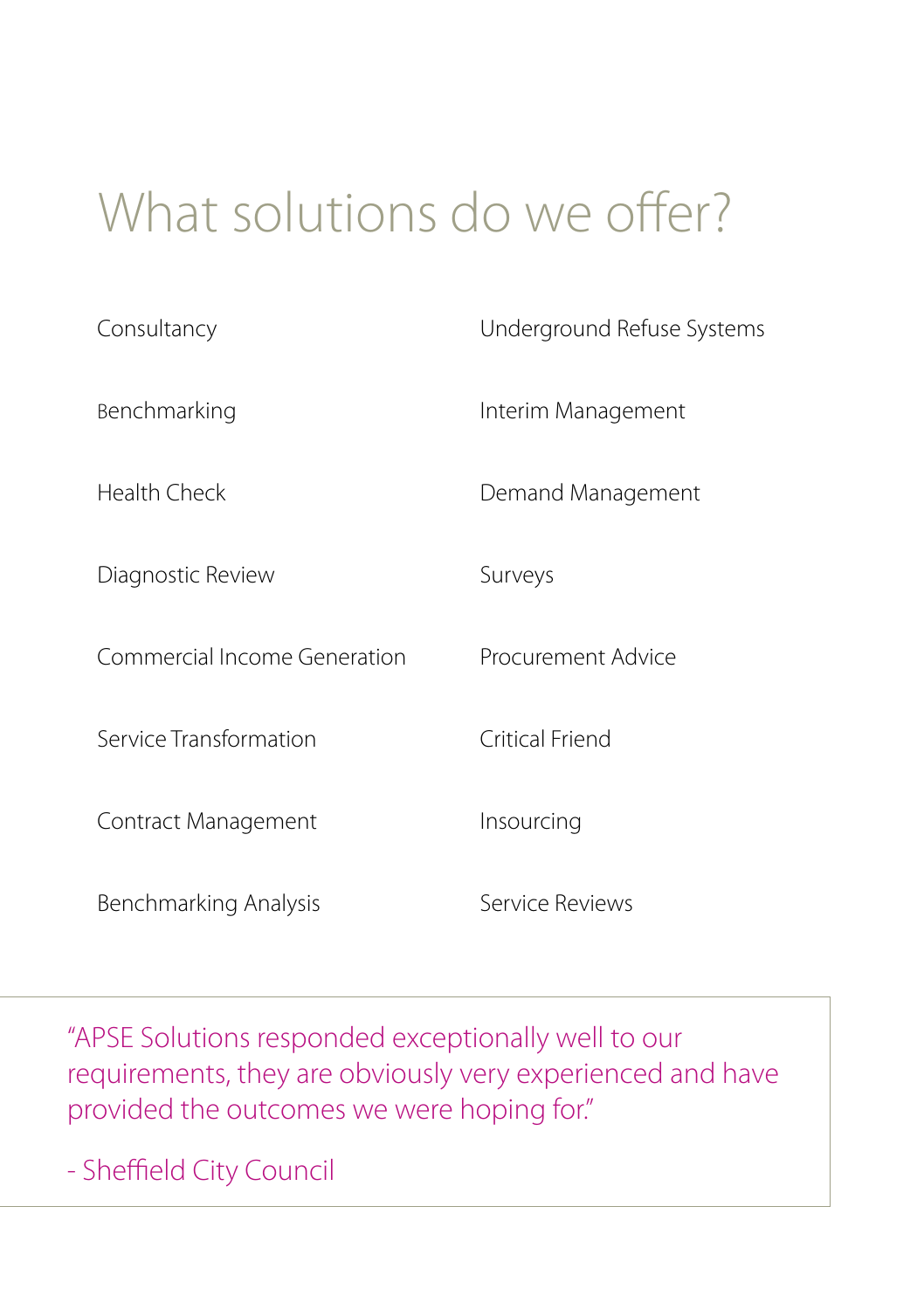## **Consultancy**

Our consultants have a strong track record in delivering effective solutions that reduce costs and improve performance for council services across the UK. Our team of experts combine a unique understanding of direct local authority service provision with application of the latest management techniques.

Our consultancy procedure includes a diagnostics review, followed by an options appraisal and practicable recommendations. The consultancy is enhanced by our ability to draw upon APSE's sectorleading policy knowledge, training capabilities and our unique Performance Networks data - the largest voluntary public sector benchmarking service in the UK.

### Case Study 1 - Derbyshire Dales Council

The Council wanted a review of its grounds maintenance and street cleansing service with a view to identifying efficiency savings and looking at the possibility of bringing them together to form a streetscene department.

Objectives:

- Identify around 20% savings per annum.
- Look at how street cleansing and grounds maintenance were organised and make recommendations for improvement.
- Constructively challenge service managers through a diagnostic workshop.

Outcomes:

Efficiency savings of £263,000 identified.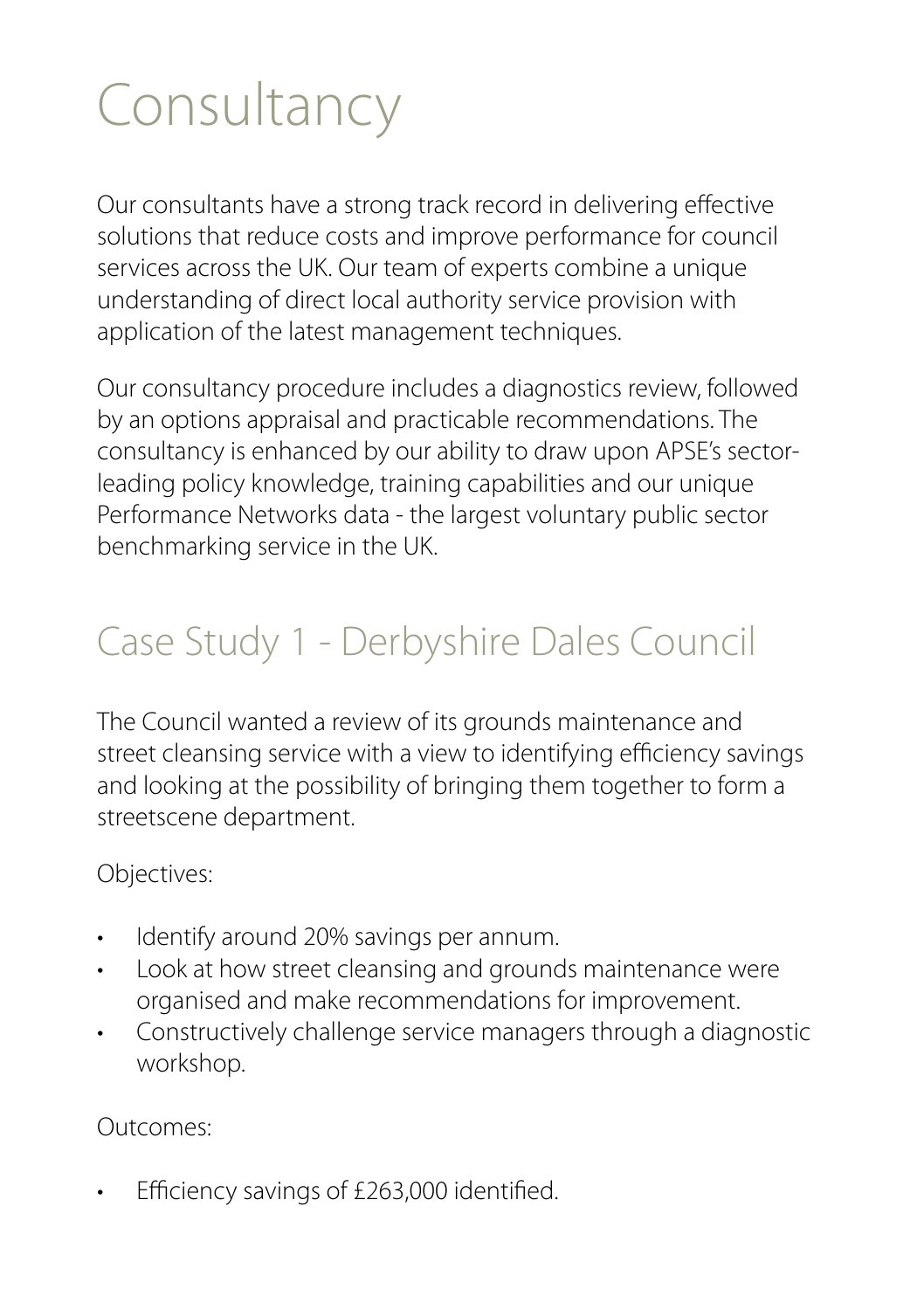### Case Study 2 - Doncaster Council

The Council commissioned APSE to undertake a study of current service delivery arrangements with a view to testing their competitiveness against alternative arrangements. This approach centred on the collection and comparative analysis of key performance and cost data across a full range of direct services.

#### Objectives:

- Identify areas for cash-releasing efficiency savings in the short to medium term. These savings are ones that are readily identifiable from initial diagnostic work and delivering these would result in some quick wins.
- Make recommendations to address further areas where more substantial savings could be identified.
- Develop detailed proposals to assist the Council in preparing evidence based business cases to address issues identified.

#### Outcomes:

- Short to medium term savings of £1.87 million which equated to 5.2% of the budgets for the service areas examined.
- Savings identified in the longer term amount to an additional £9.62m (21.3%).
- Savings have been identified within each service area.

"Both consultants were excellent and provided a first class piece of work within a very tight timescale"

- Belfast City Council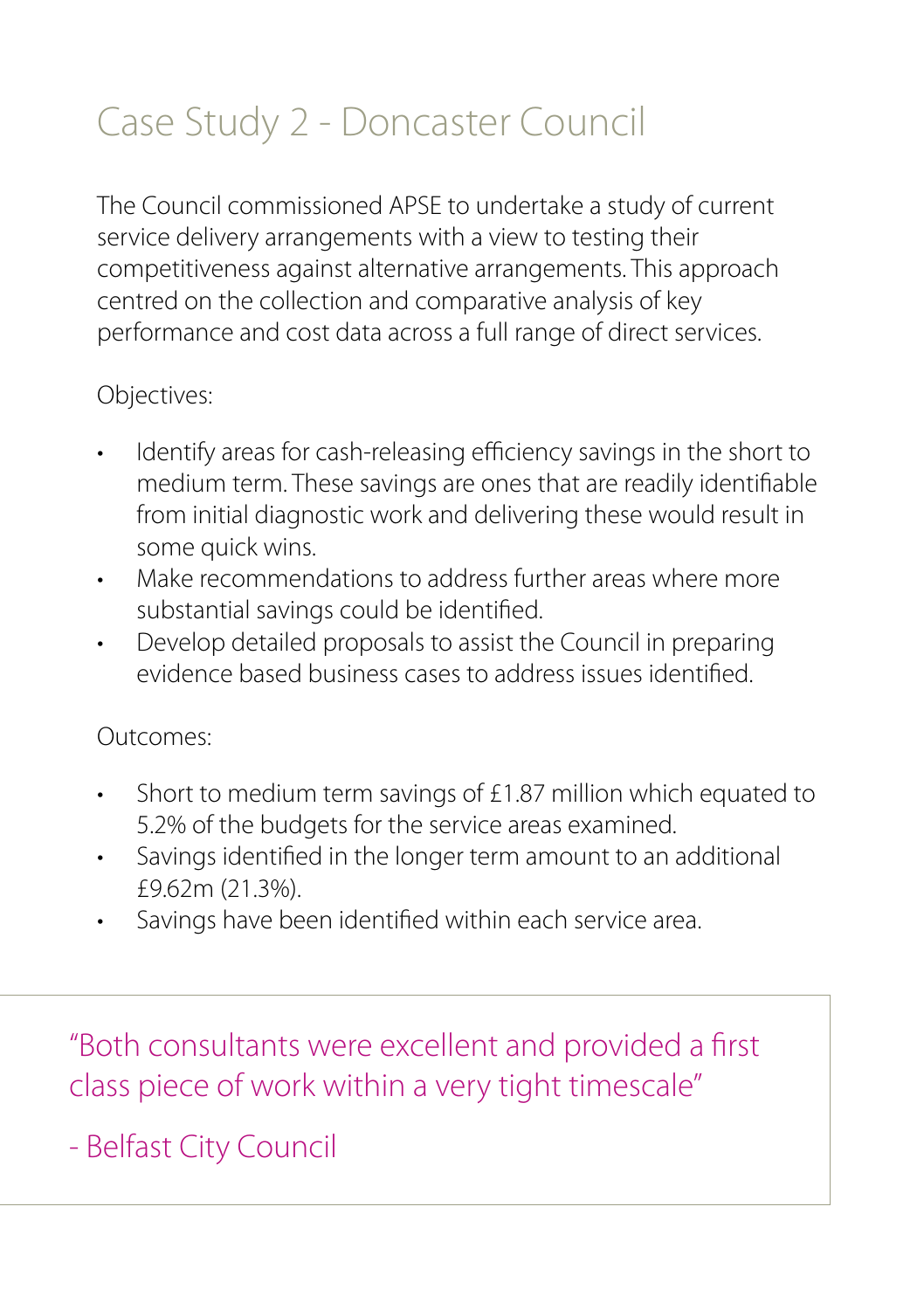## Interim Management

APSE Solution's interim management service draws upon an enriched database of specialists with decades of experience. As a result, they will be able to step into an appropriate role immediately.

Our interims are tailored to suit your specific needs. In addition to providing a fresh pair of eyes and an ability to challenge existing practices or culture, our interim managers can also offer local authorities a safe pair of hands during sensitive times of transition, manager absence, or when a special skill-set is required.

### Case Study 1- Thurrock Council

#### Service area: Fleet Management

#### Objectives:

- Develop the needs of the new premises to accommodate the new fleet service and ensure a smooth relocation of the service.
- Project manage the design of the new facility with the Council's project team.
- Develop the existing fleet management team into a cohesive and much improved service.

#### Outcomes:

- Savings of £700,000 over five years after replacing all spot hired vehicles with outright purchases following a detailed cost analysis.
- All vehicles and high value items of plant had Road Angel GPS trackers fitted enabling real time activity to be measured improving efficiency.
- 10 year vehicle replacement programme produced and implemented.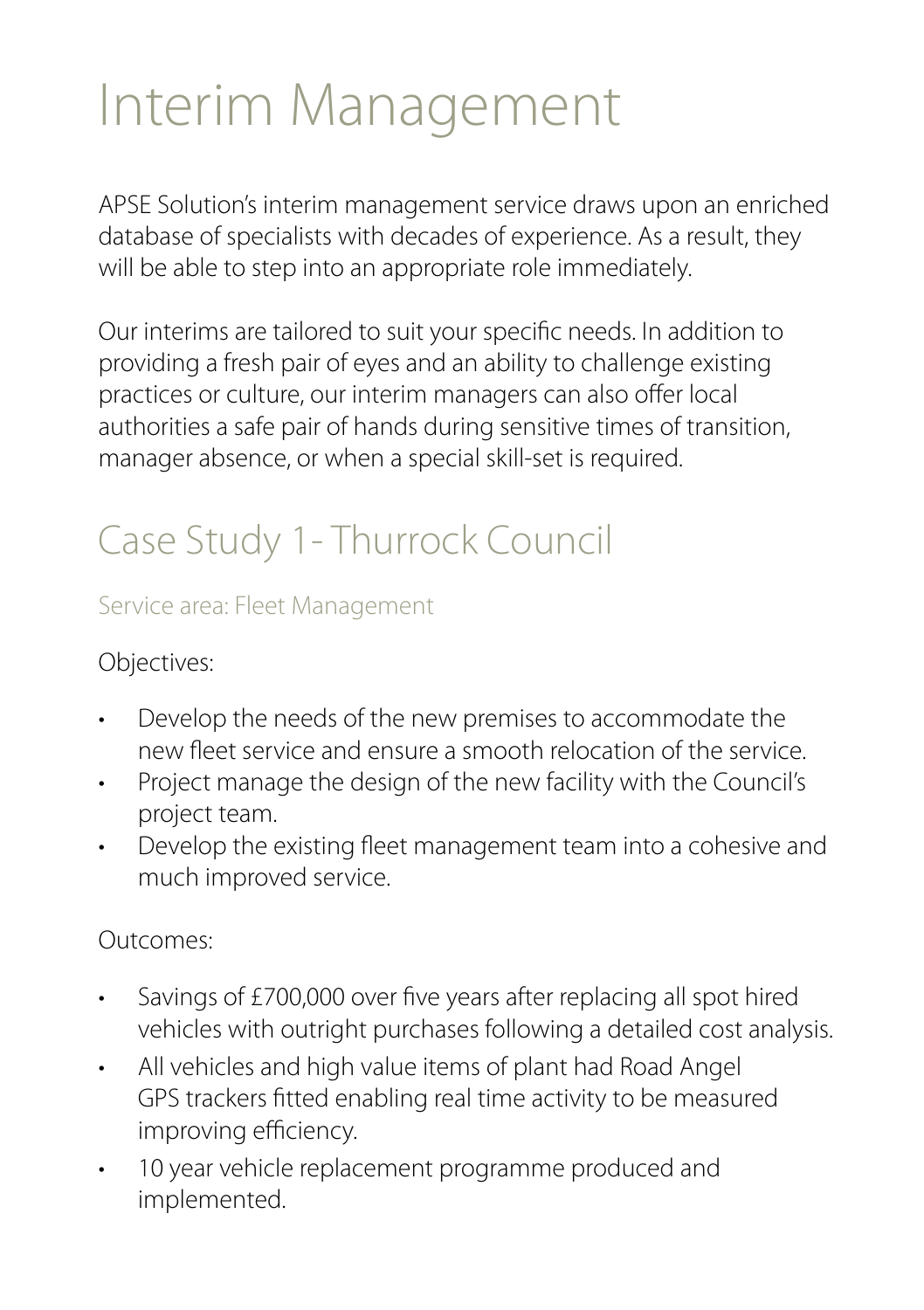### Case Study 2 - Edinburgh City Council

#### Service area: Catering

#### Objectives:

- To provide a strategic focus on Alternative Business Model priorities and objectives within the catering team and review performance against programme objectives, advise and decide on any remedial action and set new targets for service improvement.
- To undertake and support consultation and engagement with principal clients and stakeholders.
- To assess and engage with cross cutting initiatives arising from the development of the in-house PSC.

#### Outcomes:

- Planned investment of £1.3 million in Edinburgh's schools and other catering environments as an integral part of budget and service improvement.
- A net financial benefit to the Council of circa £1.7m (or 15%) over 7 years.
- A realistic projection of significant improvement in meal uptakes in Edinburgh with the potential to contribute to longer term child health outcomes.

"This is the second time that APSE have provided an interim management solution in my area over the past couple of years and I would just like to say that the quality of interim provided on both occasions has been excellent"

- Wirral Council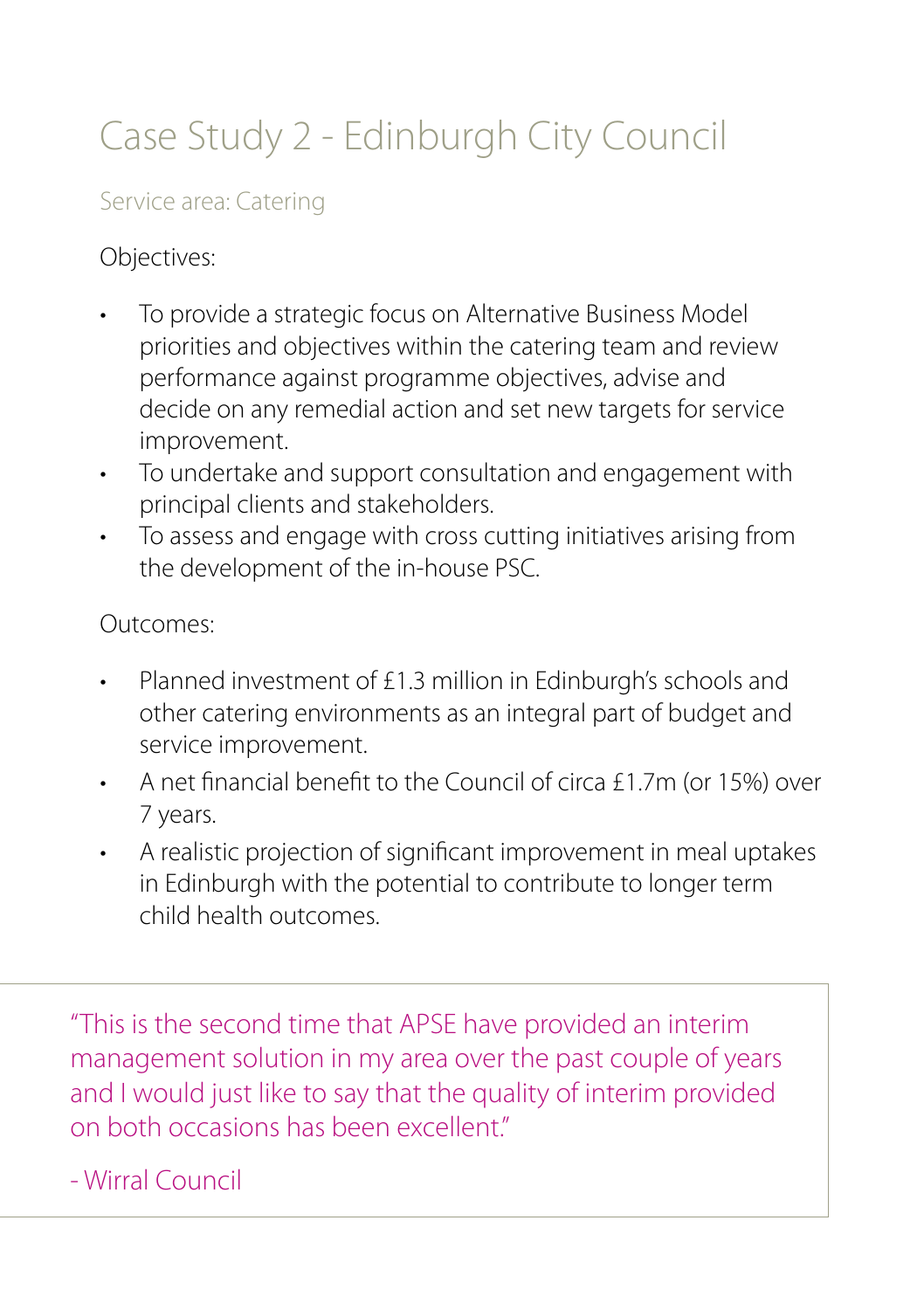## Income Generation

APSE's place at the forefront of thinking on income generation gives our Solutions team an excellent understanding of commercial opportunities, and of legislative and practical aspects of trading and charging. Our experts conduct regular workshops, coaching and service reviews to identify any possibilities for income generation.

### Commercialisation Guides

As well as generating income, acting in a more entrepreneurial way also allows local councils to utilise staff and resources for social justice outcomes.

That is why both APSE Scotland and APSE Wales have commissioned guides for member local authorities to explore the dynamics of commercialisation in local government.

Researched and written by Head of APSE Solutions Andy Mudd, The guides are free to download from the APSE website. Print copies are also available to order.

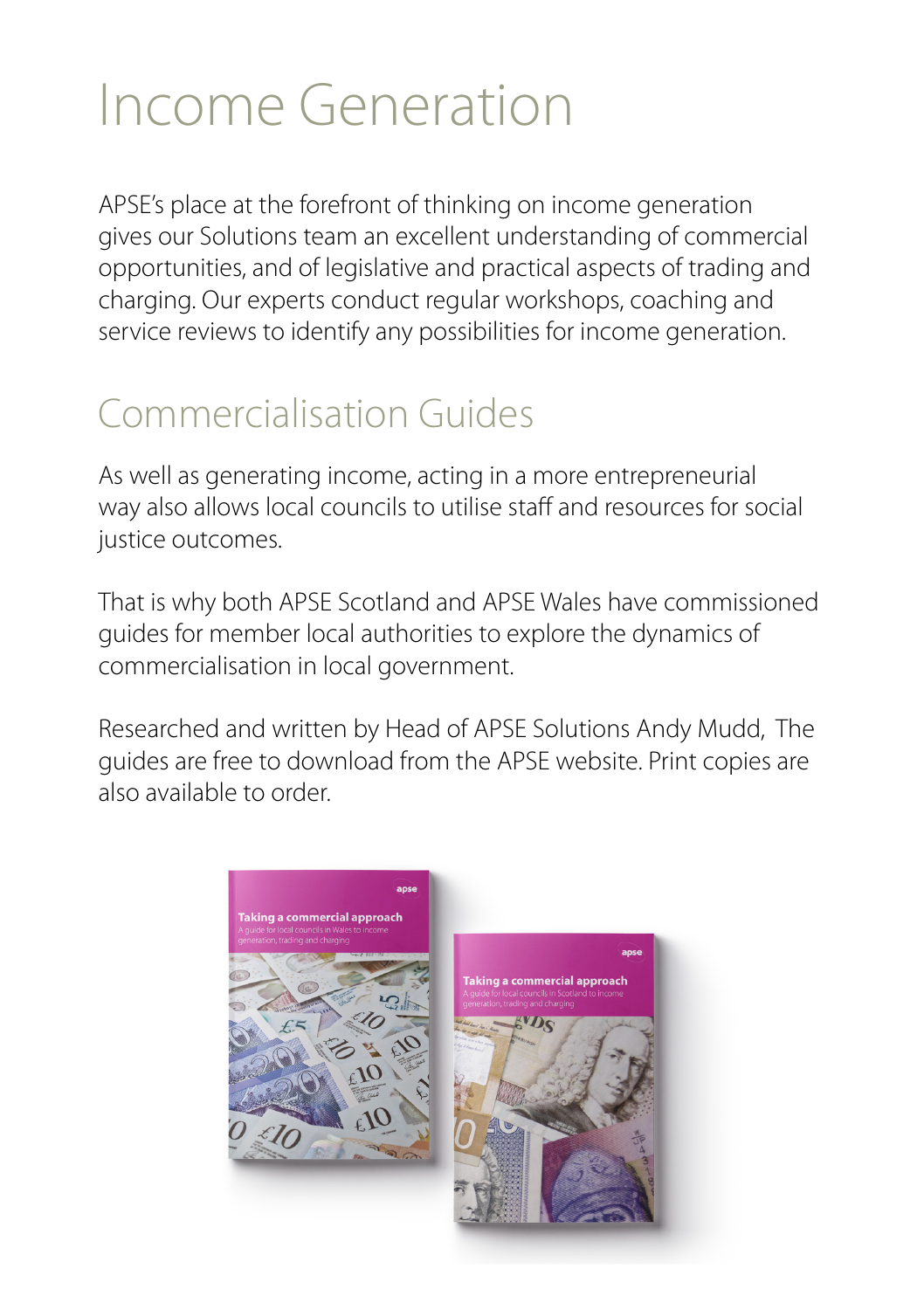## Pricing

At APSE Solutions we don't believe 'one size fits all'.

We will always tailor our services to your needs and budget requirements. We are happy to suggest ways to meet your needs following an informal discussion to establish what it is that you are looking for as our client.

The Solutions team will always be happy to provide you with a no-obligation quote. We also discount our rates to APSE member councils bringing even more benefit to your APSE membership. APSE members may also find using APSE Solutions is much easier than other companies or organisations because we are owned by our member councils.

We don't do hard sell so just contact:

Andy Mudd, Head of APSE Solutions

Email: amudd@apse.org.uk Telephone: 0161 772 1810

Emma Taylor, Client Coordination Officer

Email: etaylor@apse.org.uk Telephone: 0161 772 1810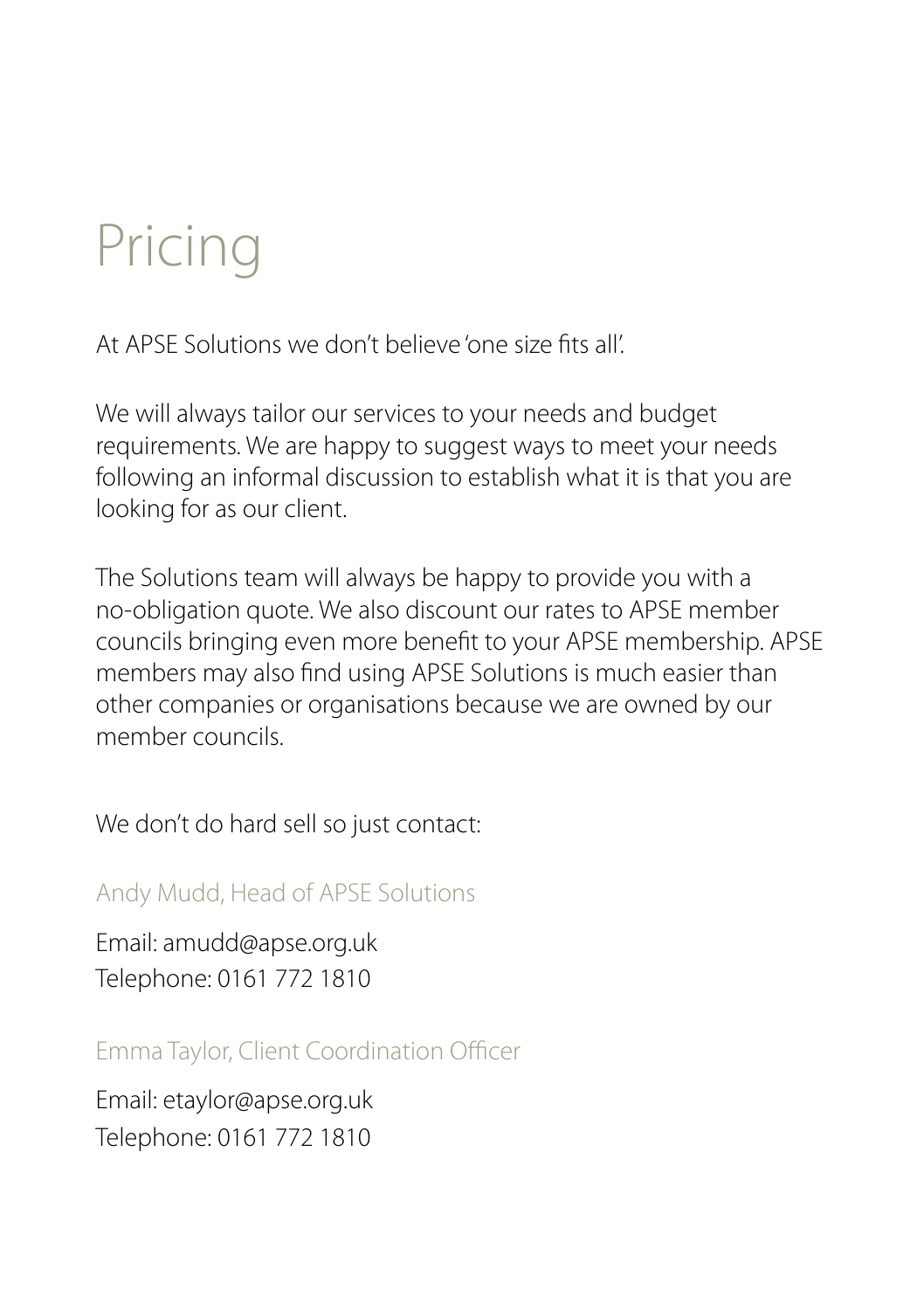## Enquiries

For more information about APSE Solutions please contact:

Email: solutions@apse.org.uk Telephone: 0161 772 1810

Visit our website: www.apse.org.uk